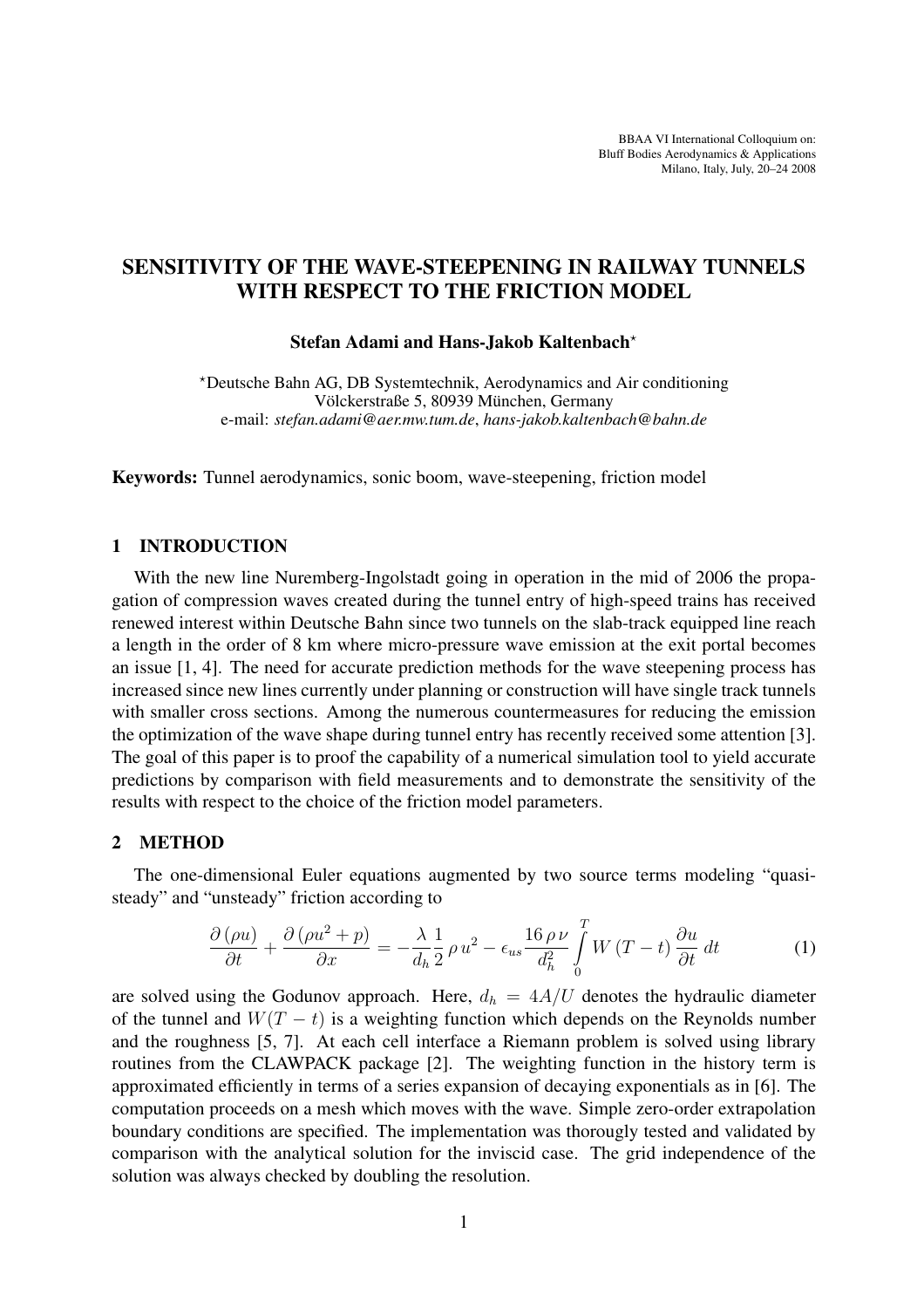#### 3 RESULTS

It is demonstrated that the choice of the specific form (laminar or turbulent) of the unsteady friction model is irrelevant in this problem due to the short duration of the wave passage. Furthermore, since the effect of roughness [7] is approximately equivalent to a change in the global weight of the entire history term, it is appropriate - and common practice in railway tunnel engineering - to adjust both the parameters  $\lambda$  and  $\epsilon_{us}$  until satisfactory agreement with field data is achieved.

#### 3.1 MODEL VALIDATION

In Fig. 1, 2, 3 and 4 the model predictions are compared with field data from the 8 km long Euerwang tunnel prior and after installation of acoustical absorbers. Model parameters were adjusted to give the best fit for the six consecutive measurement locations. These plots demonstrate the very good agreement of the model with respect to the slowly decreasing amplitude and the steepness of the wave which is crucial for the accurate prediction of the emitted infrasound wave at the tunnel exit. In order to arrive at a good agreement both parameters  $\lambda$  and  $\epsilon_{us}$  had to be assigned non-zero values simultaneously. Nevertheless, it was found that different combinations of  $\lambda$  and  $\epsilon_{us}$  gave comparable good predictions. This non-uniqueness of the proposed model approach emphasizes the need for a better theoretical foundation. Ideally, a relation between the model friction parameters and some characteristic parameters of the tunnel walls, the trackbed, and other installations such as catenary and signals should be developped. The installation of sound absorbers in the trackbed has a significant impact on the wave steepening which demonstrates the strong sensitivity of this process with respect to small modifications in the surface conditions of tunnel walls and the addition of porous material.



Figure 1: Wave-steepening prior to installation of absorbers: Left: Maximum pressure gradient (in arbitrary units) after propagation through a segment of length 1460 m. Right: evolution of the maximum pressure gradient along the tunnel for two train speeds v1 and v2.

## 3.2 WAVE SHAPE OPTIMIZATION

One way to mitigate the steepness of the compression wave consists in the installation of hoods or flared portals. By careful design of the cross-sections and installation of small side openings in the walls near the portal the shape of the compression wave can be modified. Ideally, the pressure wave has an almost constant gradient.

Here, the propagation of three different waves with identical maximum values of the initial pressure gradient,  $\partial p/\partial t = 5000 \, Pa/s$ , is compared for two sets of the friction model parameters. The chosen settings correspond approximately to the situation in the Euerwang tunnel prior and after installation of sound absorbers.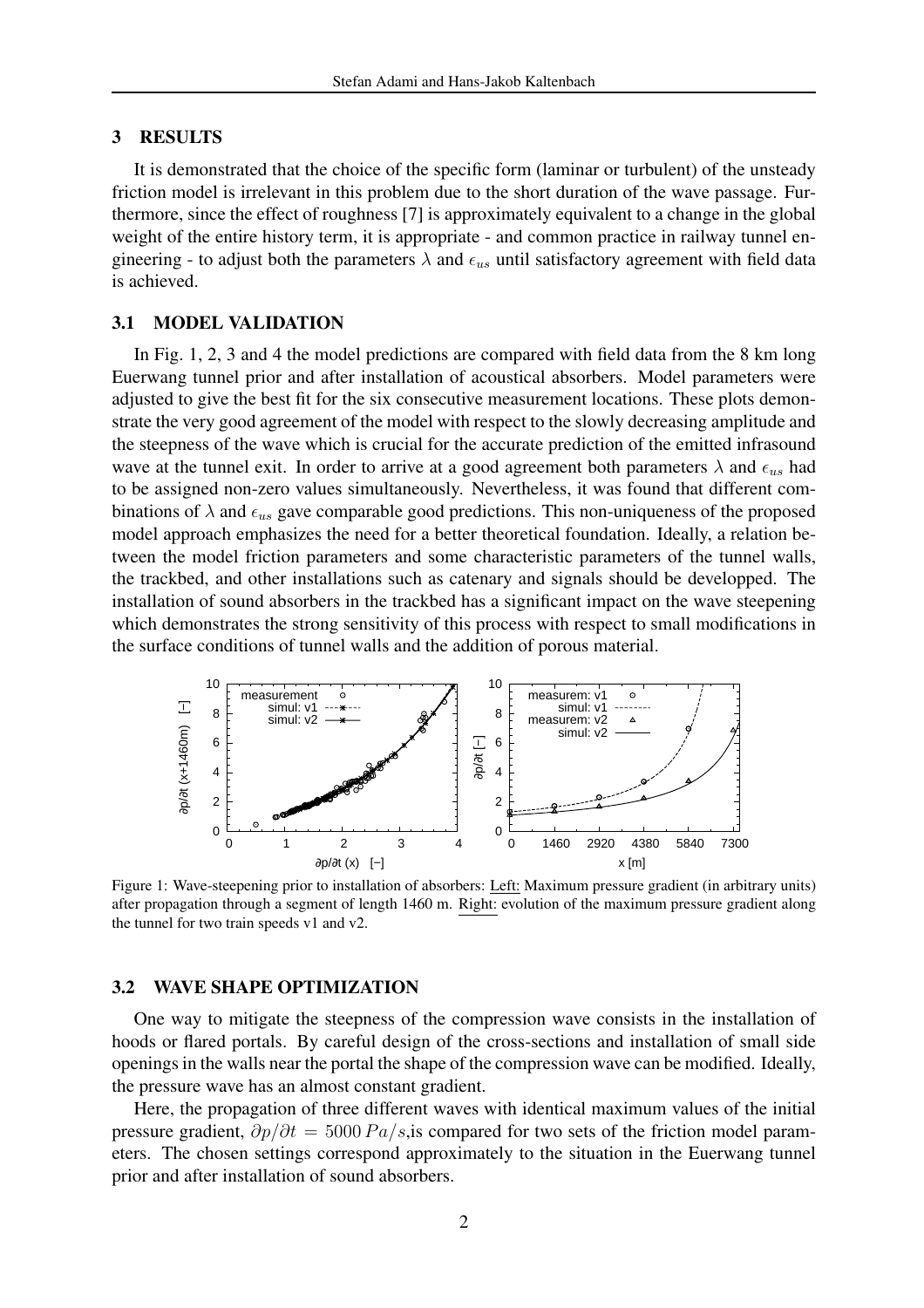

Figure 2: Comparison of measured and simulated wave shape at six locations in the tunnel prior to installation of acoustical absorbers. Only a subset of the measurements is shown.



Figure 3: Comparison of wave-steepening after installation of absorbers for two sets of friction parameters. Left: Maximum pressure gradient (in arbitrary units) after propagation through a segment of length 1460 m. Right: evolution of the maximum pressure gradient along the tunnel.

Fig. 5 shows the initial waves and the resulting waves after 6000 m of propagation. Clearly, the choice of the friction model has a strong impact with respect to the optimal wave shape. In case of low friction the wave with the longest rise time, i.e. where the initial maximum pressure gradient is near the tail of the wave, steepens less than the others. The effect is reversed in case of a higher friction coefficient  $\epsilon_{us}$ . This behaviour can clearly be contributed to a change in the relative importance of the two friction terms.

#### 4 CONCLUSIONS

The compression wave steepening in the long tunnels on the new German high-speed line can be well predicted using state-of-the-art models for the friction effects. For the selection of appropriate model parameters field measurements are needed. The development of the wave shape depends crucially on the friction parameters and the relative weight of quasi-stationary



Figure 4: Comparison of measured and simulated compression wave (in arbitrary units) at six locations in the tunnel after installation of acoustical absorbers. Only a subset of the measurements is shown.